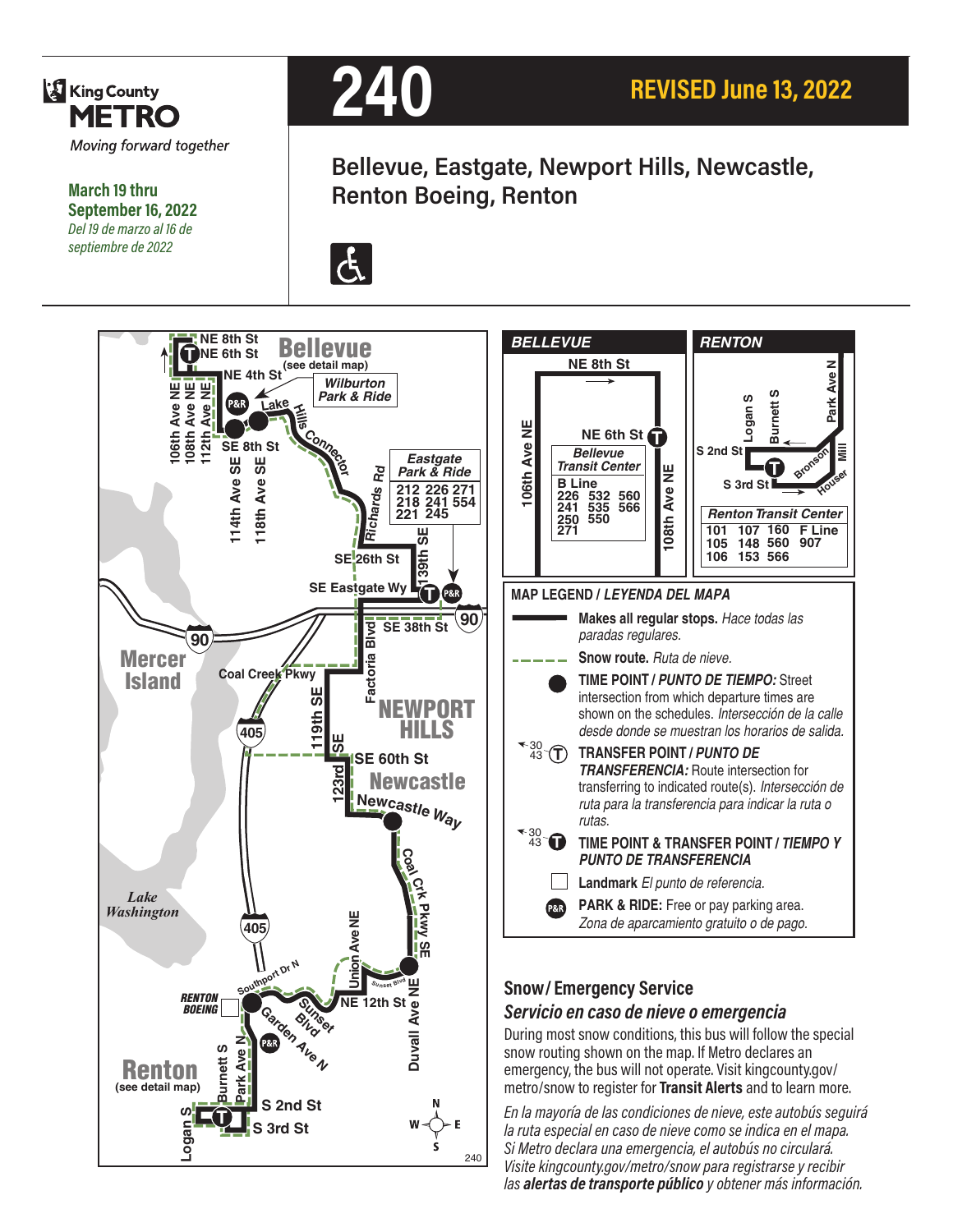#### Route 240 Monday thru Friday to Bellevue

*Servicio de lunes a viernes a Bellevue*

|                                             | <b>The</b><br>Landing                  | Renton<br><b>Highlands</b>           | <b>Newcastle</b>                             |                       | <b>Wilburton</b><br><b>P&amp;R</b> |                             |
|---------------------------------------------|----------------------------------------|--------------------------------------|----------------------------------------------|-----------------------|------------------------------------|-----------------------------|
| <b>Renton TC</b><br>Bay 4                   | Garden<br>Ave N &<br>Southport<br>Dr N | Duvall Ave<br>NE & NE<br>Sunset Blvd | Newcastle<br>Way & Coal<br><b>Creek Pkwy</b> | Eastgate<br>P&R Bay 1 | SE 8th St &<br>114th Ave SE        | <b>Bellevue TC</b><br>Bay 1 |
| Stop #46479                                 | Stop #46541                            | Stop #40097                          | Stop #65287                                  | Stop #67014           | Stop #70814                        | Stop #85630                 |
| 5:35                                        | 5:43                                   | 5:51                                 | 5:57                                         | 6:16#                 | 6:24 <sup>‡</sup>                  | 6:32 <sup>‡</sup>           |
| 6:05                                        | 6:13                                   | 6:21                                 | 6:27                                         | 6:46‡                 | $6:55\pm$                          | 7:06#                       |
| 6:25                                        | 6:33                                   | 6:42                                 | 6:48                                         | $7:10$ ‡              | $7:19+$                            | 7:32                        |
| 6:47                                        | 6:55                                   | 7:05                                 | 7:11                                         | 7:35 <sup>‡</sup>     | 7:44‡                              | 7:57                        |
| 7:08                                        | 7:16                                   | 7:27                                 | 7:34                                         | 7:58 <sup>‡</sup>     | 8:07‡                              | 8:20#                       |
| 7:28                                        | 7:36                                   | 7:47                                 | 7:54                                         | 8:18 <sup>‡</sup>     | 8:27 <sup>‡</sup>                  | 8:40                        |
| 7:48                                        | 7:56                                   | 8:07                                 | 8:14                                         | 8:38‡                 | 8:47‡                              | 9:00                        |
| 8:08                                        | 8:16                                   | 8:27                                 | 8:34                                         | 8:58 <sup>‡</sup>     | 9:07‡                              | $9:20$ ‡                    |
| 8:39                                        | 8:47                                   | 8:57                                 | 9:04                                         | 9:28 <sup>‡</sup>     | 9:37 <sup>‡</sup>                  | 9:47‡                       |
| 9:15                                        | 9:23                                   | 9:33                                 | 9:40                                         | 10:01‡                | 10:09‡                             | 10:19‡                      |
| 9:45                                        | 9:53                                   | 10:02                                | 10:09                                        | 10:30‡                | 10:38‡                             | 10:48‡                      |
| 10:16                                       | 10:24                                  | 10:33                                | 10:40                                        | 11:01‡                | 11:09‡                             | 11:19‡                      |
| 10:46                                       | 10:54                                  | 11:03                                | 11:10                                        | 11:31‡                | 11:39‡                             | 11:49‡                      |
| 11:16                                       | 11:24                                  | 11:33                                | 11:40                                        | 12:01‡                | 12:09‡                             | 12:19‡                      |
| 11:46                                       | 11:54                                  | 12:03                                | 12:10                                        | 12:31‡                | 12:39‡                             | 12:49‡                      |
| 12:16                                       | 12:24                                  | 12:33                                | 12:40                                        | $1:01\pm$             | 1:09‡                              | 1:19                        |
| 12:47                                       | 12:55                                  | 1:04                                 | 1:11                                         | 1:32‡                 | 1:40‡                              | 1:50                        |
| 1:18                                        | 1:26                                   | 1:35                                 | 1:42                                         | 2:03‡                 | 2:11‡                              | 2:22                        |
| 1:48                                        | 1:56                                   | 2:05                                 | 2:13                                         | 2:34‡                 | 2:42‡                              | 2:54                        |
| 2:18                                        | 2:27                                   | 2:36                                 | 2:44                                         | 3:05‡                 | 3:13‡                              | 3:25#                       |
| 2:48                                        | 2:57                                   | 3:06                                 | 3:14                                         | 3:35‡                 | 3:45 <sup>‡</sup>                  | 3:57 <sup>‡</sup>           |
| 3:11                                        | 3:20                                   | 3:29                                 | 3:37                                         | 3:59#                 | 4:10‡                              | 4:22                        |
| 3:32                                        | 3:41                                   | 3:50                                 | 3:58                                         | 4:20‡                 | 4:31‡                              | 4:43                        |
| 3:58                                        | 4:07                                   | 4:16                                 | 4:24                                         | 4:46‡                 | 4:57‡                              | 5:09                        |
| 4:25                                        | 4:34                                   | 4:43                                 | 4:51                                         | $5:13*$               | 5:24‡                              | 5:36                        |
| 4:45                                        | 4:54                                   | 5:03                                 | 5:11                                         | 5:33‡                 | 5:44‡                              | 5:56‡                       |
| 5:05                                        | 5:14                                   | 5:23                                 | 5:31                                         | 5:53‡                 | 6:03‡                              | 6:141                       |
| 5:25                                        | 5:34                                   | 5:43                                 | 5:51                                         | 6:13#                 | 6:21‡                              | 6:32‡                       |
| 5:45                                        | 5:54                                   | 6:03                                 | 6:11                                         | 6:33‡                 | 6:41#                              | 6:52#                       |
| 6:05                                        | 6:14                                   | 6:23                                 | 6:31                                         | 6:50‡                 | 6:58 <sup>‡</sup>                  | 7:08‡                       |
| 6:29                                        | 6:38                                   | 6:47                                 | 6:55                                         | 7:13‡                 | 7:21‡                              | 7:29‡                       |
| 6:59                                        | 7:07                                   | 7:16                                 | 7:23                                         | 7:41‡                 | 7:49‡                              | 7:57‡                       |
| 7:28                                        | 7:36                                   | 7:45                                 | 7:52                                         | 8:10‡                 | 8:18‡                              | 8:25‡                       |
| 7:59                                        | 8:07                                   | 8:15                                 | 8:22                                         | 8:38‡                 | 8:46‡                              | 8:53‡                       |
| 8:29                                        | 8:37                                   | 8:45                                 | 8:52                                         | 9:08‡                 | 9:16‡                              | 9:23‡                       |
| 8:59                                        | 9:07                                   | 9:15                                 | 9:21                                         | 9:36‡                 | 9:44‡                              | 9:51‡                       |
| 9:29                                        | 9:37                                   | 9:45                                 | 9:51                                         | 10:06‡                | 10:14‡                             | 10:21‡                      |
| 9:59                                        | 10:07                                  | 10:15                                | 10:21                                        | 10:36‡                | 10:44‡                             | 10:51‡                      |
| 10:29                                       | 10:37                                  | 10:45                                | 10:51                                        | 11:06‡                | 11:13‡                             | 11:19‡                      |
| 11:31                                       | 11:39                                  | 11:46                                | 11:52                                        | 12:06‡                | 12:13‡                             | 12:19‡                      |
| <b>Bold PM time</b><br>ŧ<br>Estimated time. |                                        |                                      |                                              |                       |                                    |                             |

Route 240 Monday thru Friday to Renton

*Servicio de lunes a viernes a Renton*

|                      | Wilburton      |                       |                          | Renton                                 | <b>The</b>                             |                                        |  |
|----------------------|----------------|-----------------------|--------------------------|----------------------------------------|----------------------------------------|----------------------------------------|--|
|                      | P&R            |                       | Newcastle                | <b>Highlands</b>                       | Landing                                |                                        |  |
| <b>Bellevue TC</b>   | SE 8th St &    | Eastgate<br>P&R Bay 2 | Newcastle                | Duvall Ave<br>NE & NE                  | Garden                                 | Renton TC                              |  |
| Bay 1                | 114th Ave SE   |                       | Way & Coal<br>Creek Pkwy | Sunset Blvd                            | Ave N &<br>Southport                   | Bay 3                                  |  |
|                      |                |                       |                          |                                        | Dr N                                   |                                        |  |
| Stop #85630          | Stop #70820    | Stop #67015           | Stop #65252              | Stop #40125                            | Stop #45191                            | Stop #46478                            |  |
| 5:05<br>5:35         | 5:10<br>5:40   | 5:17<br>5:47          | 5:32<br>6:03             | 5:38 <sup>‡</sup><br>6:09#             | 5:49 <sup>‡</sup><br>6:20 <sup>‡</sup> | $5:56+$<br>6:27 <sup>‡</sup>           |  |
| 5:50                 | 5:55           | 6:02                  | 6:20                     | 6:26 <sup>‡</sup>                      | 6:37 <sup>‡</sup>                      | 6:441                                  |  |
| 6:10<br>6:30         | 6:15<br>6:35   | 6:22<br>6:43          | 6:40<br>7:04             | 6:46 <sup>‡</sup><br>7:10 <sup>‡</sup> | $6:57‡$<br>7:21‡                       | 7:04‡<br>7:30 <sup>‡</sup>             |  |
| 6:50                 | 6:55           | 7:03                  | 7:24                     | 7:30 <sup>‡</sup>                      | 7:41 <sup>‡</sup>                      | 7:50 <sup>‡</sup>                      |  |
| 7:10                 | 7:15           | 7:24                  | 7:45                     | 7:51‡                                  | 8:02 <sup>‡</sup>                      | 8:13#                                  |  |
| 7:35                 | 7:40           | 7:49                  | 8:10<br>8:40             | 8:16#                                  | 8:27 <sup>‡</sup><br>8:57 <sup>‡</sup> | 8:38 <sup>‡</sup>                      |  |
| 8:05<br>8:35         | 8:10<br>8:40   | 8:19<br>8:49          | 9:10                     | 8:46‡<br>$9:16+$                       | 9:27 <sup>‡</sup>                      | 9:08 <sup>‡</sup><br>9:36 <sup>‡</sup> |  |
| 9:05                 | 9:10           | 9:19                  | 9:39                     | 9:45‡                                  | 9:56 <sup>‡</sup>                      | 10:05‡                                 |  |
| 9:35                 | 9:40           | 9:48                  | 10:08                    | 10:13‡                                 | 10:22‡                                 | 10:30‡                                 |  |
| 10:05<br>10:35       | 10:10<br>10:40 | 10:18<br>10:48        | 10:38<br>11:08           | 10:43‡<br>11:13‡                       | 10:52‡<br>11:22‡                       | 11:00‡<br>11:30‡                       |  |
| 11:05                | 11:10          | 11:18                 | 11:38                    | 11:43‡                                 | 11:52‡                                 | 12:00‡                                 |  |
| 11:35                | 11:40          | 11:48                 | 12:08                    | 12:13‡                                 | 12:22‡                                 | 12:30‡                                 |  |
| 12:05<br>12:35       | 12:10<br>12:40 | 12:18<br>12:48        | 12:40<br>1:10            | 12:46‡<br>1:16‡                        | 12:56‡<br>1:26‡                        | 1:04‡<br>1:34‡                         |  |
| 1:05                 | 1:10           | 1:18                  | 1:40                     | 1:46‡                                  | 1:56‡                                  | 2:04‡                                  |  |
| 1:25                 | 1:30           | 1:38                  | 2:00                     | 2:06‡                                  | 2:16‡                                  | 2:24                                   |  |
| 1:45<br>2:05         | 1:50<br>2:10   | 1:58<br>2:18          | 2:20<br>2:40             | 2:26‡<br>2:46‡                         | 2:36‡<br>2:56 <sup>‡</sup>             | 2:47 <sup>‡</sup><br>3:07 <sup>‡</sup> |  |
| 2:25<br>2:45         | 2:30<br>2:51   | 2:39                  | 3:03<br>3:27             | 3:09‡<br>3:33‡                         | 3:19‡<br>3:43‡                         | 3:31 <sup>‡</sup><br>$3:55\ddagger$    |  |
| 3:05                 | 3:11           | 3:00<br>3:21          | 3:48                     | 3:54‡                                  | 4:04‡                                  | 4:16‡                                  |  |
| 3:25                 | 3:31           | 3:41                  | 4:08                     | 4:14‡                                  | 4:24‡                                  | 4:36‡                                  |  |
| 3:45<br>4:05         | 3:51<br>4:11   | 4:01<br>4:22          | 4:31<br>4:52             | 4:37‡<br>4:58‡                         | 4:47‡<br>5:08‡                         | 4:59‡<br>5:21‡                         |  |
| 4:25                 | 4:31           | 4:42                  | 5:12                     | 5:18‡                                  | 5:28‡                                  | 5:41                                   |  |
| 4:45                 | 4:51           | 5:02                  | 5:32                     | 5:38‡                                  | 5:48‡                                  | $6:01\pm$                              |  |
| 5:05<br>5:35         | 5:11<br>5:41   | 5:22<br>5:52          | 5:52<br>6:22             | 5:58‡<br>6:28‡                         | 6:08‡<br>6:38‡                         | 6:21‡<br>6:49‡                         |  |
| 6:05                 | 6:11           | 6:21                  | 6:51                     | 6:57‡                                  | 7:07‡                                  | 7:17 <sup>‡</sup>                      |  |
| 6:35                 | 6:41           | 6:49                  | 7:13                     | 7:19 <sup>‡</sup>                      | 7:29 <sup>‡</sup>                      | 7:39‡                                  |  |
| 7:05<br>7:35         | 7:10<br>7:40   | 7:17<br>7:47          | 7:38<br>8:08             | 7:44‡<br>8:141                         | 7:54‡<br>8:241                         | 8:04‡<br>8:34 <sup>‡</sup>             |  |
| 8:05                 | 8:10           | 8:17                  | 8:38                     | 8:43#                                  | 8:53#                                  | 9:03‡                                  |  |
| 8:35                 | 8:40           | 8:47                  | 9:08                     | 9:13‡<br>9:39#                         | 9:22‡                                  | 9:31‡                                  |  |
| 9:05<br>9:35         | 9:10<br>9:40   | 9:17<br>9:47          | 9:34<br>10:04            | 10:09‡                                 | 9:48‡<br>10:18‡                        | 9:57‡<br>10:27‡                        |  |
| 10:05                | 10:10          | 10:17                 | 10:34                    | 10:39‡                                 | 10:47‡                                 | 10:55‡                                 |  |
| 10:35<br>11:05       | 10:40<br>11:10 | 10:47<br>11:17        | 11:02<br>11:32           | 11:07‡<br>11:37‡                       | 11:15‡<br>11:45‡                       | 11:23‡<br>11:53‡                       |  |
|                      |                |                       |                          |                                        |                                        |                                        |  |
| <b>Bold PM time</b>  |                |                       |                          |                                        |                                        |                                        |  |
| ŧ<br>Estimated time. |                |                       |                          |                                        |                                        |                                        |  |



**This trip is cancelled.** To address ongoing operational and vehicle maintenance capacity limitations, some trips have been temporarily cancelled.

#### **Holiday Information** *Información sobre días festivos*

This route will operate its Sunday schedule on the following holidays. *Esta ruta operará según su horario de domingo en los siguientes días festivos.*

| <b>Memorial Day</b>     | <b>May 30</b>   |
|-------------------------|-----------------|
| Día de los Caídos       | 30 de mayo      |
| Independence Day        | July 4          |
| Día de la independencia | 4 de julio      |
| Labor Day               | September 5     |
| Día del Trabajo         | 5 de septiembre |

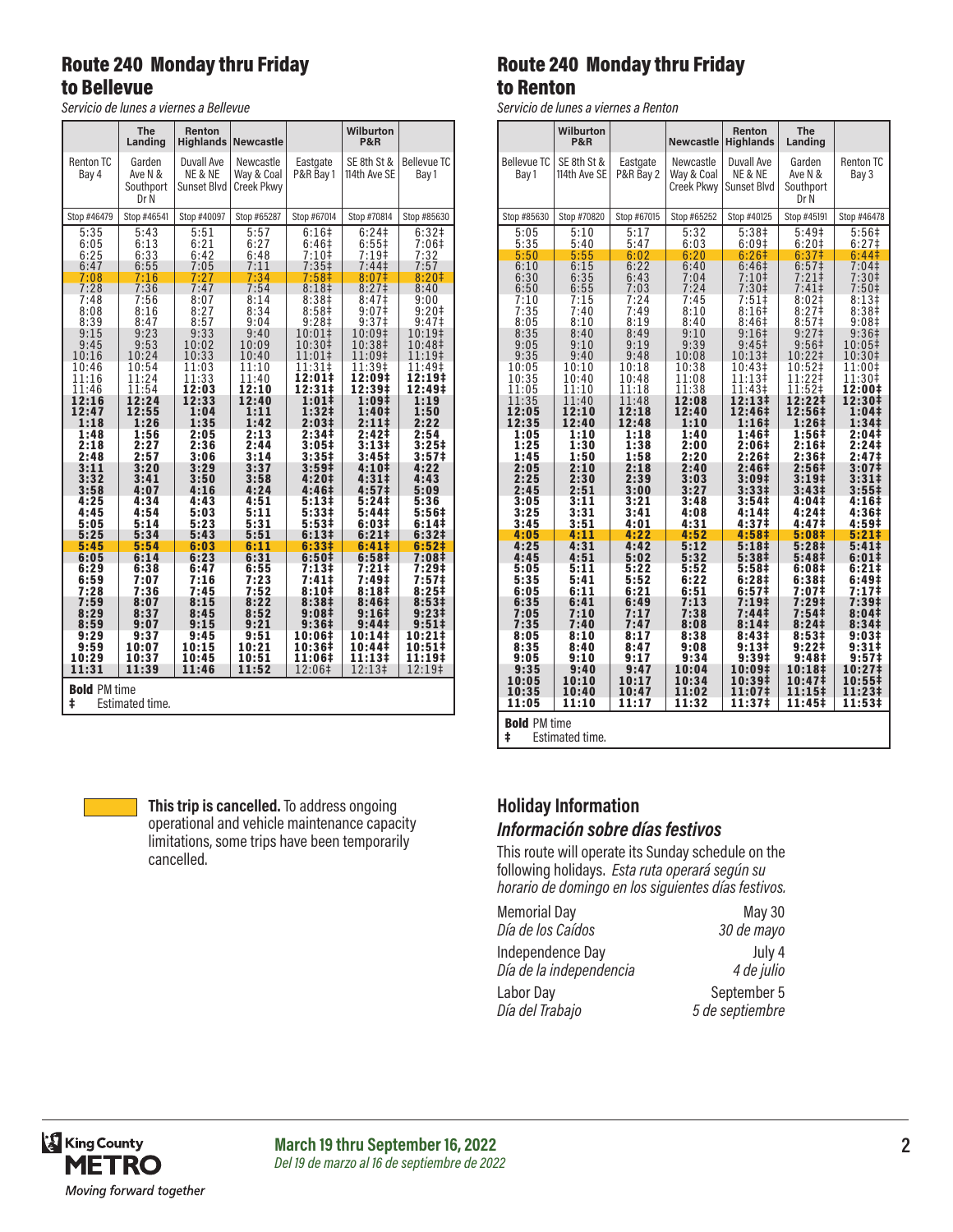# Route 240 Saturday to Bellevue

*Servicio de al sábado a Bellevue*

|                                                                                                                                                                                                                                    | The<br>Landing                                                                                                                                                                                                                     | <b>Renton</b><br><b>Highlands</b>                                                                                                                                                                                                  | <b>Newcastle</b>                                                                                                                                                                                                                   |                                                                                                                                                                                                                                                                                                                           | <b>Wilburton</b><br>P&R                                                                                                                                                                                                                                                                                                                                    |                                                                                                                                                                                                                                                                                                                                                                 |
|------------------------------------------------------------------------------------------------------------------------------------------------------------------------------------------------------------------------------------|------------------------------------------------------------------------------------------------------------------------------------------------------------------------------------------------------------------------------------|------------------------------------------------------------------------------------------------------------------------------------------------------------------------------------------------------------------------------------|------------------------------------------------------------------------------------------------------------------------------------------------------------------------------------------------------------------------------------|---------------------------------------------------------------------------------------------------------------------------------------------------------------------------------------------------------------------------------------------------------------------------------------------------------------------------|------------------------------------------------------------------------------------------------------------------------------------------------------------------------------------------------------------------------------------------------------------------------------------------------------------------------------------------------------------|-----------------------------------------------------------------------------------------------------------------------------------------------------------------------------------------------------------------------------------------------------------------------------------------------------------------------------------------------------------------|
| <b>Renton TC</b><br>Bay 4                                                                                                                                                                                                          | Garden<br>Ave N &<br>Southport<br>Dr N                                                                                                                                                                                             | Duvall Ave<br>NE & NE<br>Sunset Blvd                                                                                                                                                                                               | Newcastle<br>Way & Coal<br><b>Creek Pkwy</b>                                                                                                                                                                                       | Eastgate<br>P&R Bay 1                                                                                                                                                                                                                                                                                                     | SE 8th St &<br>114th Ave SE                                                                                                                                                                                                                                                                                                                                | <b>Bellevue TC</b><br>Bay 1                                                                                                                                                                                                                                                                                                                                     |
| Stop #46479                                                                                                                                                                                                                        | Stop #46541                                                                                                                                                                                                                        | Stop #40097                                                                                                                                                                                                                        | Stop #65287                                                                                                                                                                                                                        | Stop #67014                                                                                                                                                                                                                                                                                                               | Stop #70814                                                                                                                                                                                                                                                                                                                                                | Stop #85630                                                                                                                                                                                                                                                                                                                                                     |
| 7:07<br>7:37<br>8:08<br>8:38<br>9:08<br>9:38<br>10:08<br>10:40<br>11:11<br>11:41<br>12:11<br>12:38<br>1:08<br>1:38<br>2:08<br>2:38<br>3:08<br>3:38<br>4:08<br>4:38<br>5:08<br>5:38<br>6:08<br>6:38<br>7:08<br>7:38<br>8:08<br>8:38 | 7:13<br>7:43<br>8:14<br>8:44<br>9:14<br>9:44<br>10:14<br>10:46<br>11:17<br>11:48<br>12:18<br>12:45<br>1:15<br>1:45<br>2:15<br>2:45<br>3:15<br>3:45<br>4:15<br>4:45<br>5:15<br>5:45<br>6:15<br>6:44<br>7:14<br>7:44<br>8:14<br>8:44 | 7:21<br>7:51<br>8:22<br>8:53<br>9:23<br>9:53<br>10:23<br>10:55<br>11:26<br>11:57<br>12:27<br>12:54<br>1:24<br>1:54<br>2:24<br>2:54<br>3:24<br>3:54<br>4:24<br>4:54<br>5:24<br>5:54<br>6:24<br>6:53<br>7:23<br>7:53<br>8:22<br>8:52 | 7:28<br>7:58<br>8:29<br>9:01<br>9:32<br>10:02<br>10:32<br>11:04<br>11:35<br>12:06<br>12:36<br>1:03<br>1:33<br>2:03<br>2:33<br>3:03<br>3:33<br>4:03<br>4:33<br>5:03<br>5:33<br>6:03<br>6:31<br>7:00<br>7:30<br>8:00<br>8:29<br>8:59 | 7:43 <sup>‡</sup><br>8:13#<br>8:44‡<br>9:18 <sup>‡</sup><br>9:50‡<br>10:20‡<br>10:50‡<br>11:22‡<br>11:55‡<br>12:26‡<br>12:56‡<br>1:23 <sup>‡</sup><br>1:53‡<br>2:23‡<br>2:53‡<br>$3:23+$<br>3:53 <sup>‡</sup><br>4:23#<br>4:53‡<br>5:23‡<br>5:53‡<br>6:231<br>6:49‡<br>7:18‡<br>7:48‡<br>8:16‡<br>8:45‡<br>$9:15\ddagger$ | $7:50+$<br>8:20 <sup>‡</sup><br>8:52 <sup>‡</sup><br>9:26 <sup>‡</sup><br>9:58‡<br>10:28‡<br>10:58‡<br>11:30‡<br>12:03‡<br>12:34‡<br>1:04‡<br>1:31‡<br>2:01#<br>$2:31 \div$<br>$3:01\pm$<br>3:31 <sup>‡</sup><br>4:01#<br>$4:31 \;$<br>5:01‡<br>5:31‡<br>6:01#<br>$6:31\pm$<br>6:57 <sup>‡</sup><br>7:26‡<br>7:56‡<br>8:23#<br>$8:52\ddagger$<br>$9:22 \;$ | 7:59 <sup>‡</sup><br>8:29#<br>9:03 <sup>‡</sup><br>9:37 <sup>‡</sup><br>10:09‡<br>10:39‡<br>11:09‡<br>11:41‡<br>12:14‡<br>12:45‡<br>1:151<br>1:42‡<br>2:12 <sup>‡</sup><br>2:42‡<br>3:12‡<br>3:42 <sup>‡</sup><br>4:12 <sup>‡</sup><br>4:42‡<br>5:12‡<br>5:42 <sup>‡</sup><br>6:12‡<br>6:40‡<br>7:06‡<br>7:35‡<br>8:05#<br>8:32‡<br>$9:01\pm$<br>$9:31\ddagger$ |
| 9:08<br>9:38<br>10:08                                                                                                                                                                                                              | 9:14<br>9:44<br>10:14                                                                                                                                                                                                              | 9:22<br>9:52<br>10:22                                                                                                                                                                                                              | 9:29<br>9:59<br>10:29                                                                                                                                                                                                              | 9:45‡<br>$10:15*$<br>10:45‡                                                                                                                                                                                                                                                                                               | 9:52‡<br>10:22‡<br>10:52‡                                                                                                                                                                                                                                                                                                                                  | 10:01‡<br>10:31‡<br>11:01‡                                                                                                                                                                                                                                                                                                                                      |
| 10:38<br>11:38                                                                                                                                                                                                                     | 10:44<br>11:44                                                                                                                                                                                                                     | 10:52<br>11:52                                                                                                                                                                                                                     | 10:59<br>11:59                                                                                                                                                                                                                     | 11:15‡<br>12:15‡                                                                                                                                                                                                                                                                                                          | 11:22‡<br>12:22‡                                                                                                                                                                                                                                                                                                                                           | 11:31‡<br>12:31‡                                                                                                                                                                                                                                                                                                                                                |
| <b>Bold PM time</b><br>ŧ<br>Estimated time.                                                                                                                                                                                        |                                                                                                                                                                                                                                    |                                                                                                                                                                                                                                    |                                                                                                                                                                                                                                    |                                                                                                                                                                                                                                                                                                                           |                                                                                                                                                                                                                                                                                                                                                            |                                                                                                                                                                                                                                                                                                                                                                 |

# Route 240 Saturday to Renton

*Servicio de al sábado a Renton*

|                                                                                                                                                                                                                                                             | Wilburton<br>P&R                                                                                                                                                                                                                                            |                                                                                                                                                                                                                                                             | <b>Newcastle</b>                                                                                                                                                                                                                                             | Renton<br><b>Highlands</b>                                                                                                                                                                                                                                                                                                                                  | <b>The</b><br>Landing                                                                                                                                                                                                                                                                                                                                                                                   |                                                                                                                                                                                                                                                                                                                                         |
|-------------------------------------------------------------------------------------------------------------------------------------------------------------------------------------------------------------------------------------------------------------|-------------------------------------------------------------------------------------------------------------------------------------------------------------------------------------------------------------------------------------------------------------|-------------------------------------------------------------------------------------------------------------------------------------------------------------------------------------------------------------------------------------------------------------|--------------------------------------------------------------------------------------------------------------------------------------------------------------------------------------------------------------------------------------------------------------|-------------------------------------------------------------------------------------------------------------------------------------------------------------------------------------------------------------------------------------------------------------------------------------------------------------------------------------------------------------|---------------------------------------------------------------------------------------------------------------------------------------------------------------------------------------------------------------------------------------------------------------------------------------------------------------------------------------------------------------------------------------------------------|-----------------------------------------------------------------------------------------------------------------------------------------------------------------------------------------------------------------------------------------------------------------------------------------------------------------------------------------|
| <b>Bellevue TC</b><br>Bay 1                                                                                                                                                                                                                                 | SE 8th St &<br>114th Ave SE                                                                                                                                                                                                                                 | Eastgate<br>P&R Bay 2                                                                                                                                                                                                                                       | Newcastle<br>Way & Coal<br>Creek Pkwy                                                                                                                                                                                                                        | Duvall Ave<br>NE & NE<br>Sunset Blvd                                                                                                                                                                                                                                                                                                                        | Garden<br>Ave N &<br>Southport<br>Dr N                                                                                                                                                                                                                                                                                                                                                                  | <b>Renton TC</b><br>Bay 3                                                                                                                                                                                                                                                                                                               |
| Stop #85630                                                                                                                                                                                                                                                 | Stop #70820                                                                                                                                                                                                                                                 | Stop #67015                                                                                                                                                                                                                                                 | Stop #65252                                                                                                                                                                                                                                                  | Stop #40125                                                                                                                                                                                                                                                                                                                                                 | Stop #45191                                                                                                                                                                                                                                                                                                                                                                                             | Stop #46478                                                                                                                                                                                                                                                                                                                             |
| 7:05<br>7:35<br>8:05<br>8:35<br>9:05<br>9:35<br>10:05<br>10:35<br>11:05<br>11:35<br>12:05<br>12:35<br>1:05<br>1:35<br>2:05<br>2:35<br>3:05<br>3:35<br>4:05<br>4:35<br>5:05<br>5:35<br>6:05<br>6:35<br>7:05<br>7:35<br>8:05<br>8:35<br>9:05<br>9:35<br>10:05 | 7:11<br>7:41<br>8:11<br>8:41<br>9:11<br>9:41<br>10:11<br>10:41<br>11:11<br>11:41<br>12:11<br>12:41<br>1:11<br>1:41<br>2:11<br>2:41<br>3:11<br>3:41<br>4:11<br>4:41<br>5:11<br>5:41<br>6:11<br>6:41<br>7:11<br>7:41<br>8:11<br>8:41<br>9:11<br>9:41<br>10:11 | 7:18<br>7:48<br>8:18<br>8:48<br>9:18<br>9:48<br>10:18<br>10:48<br>11:18<br>11:48<br>12:18<br>12:48<br>1:18<br>1:48<br>2:18<br>2:48<br>3:18<br>3:48<br>4:18<br>4:48<br>5:18<br>5:48<br>6:18<br>6:48<br>7:18<br>7:48<br>8:18<br>8:48<br>9:18<br>9:48<br>10:18 | 7:34<br>8:04<br>8:34<br>9:04<br>9:36<br>10:06<br>10:38<br>11:08<br>11:38<br>12:08<br>12:38<br>1:08<br>1:38<br>2:08<br>2:38<br>3:08<br>3:38<br>4:08<br>4:38<br>5:08<br>5:38<br>6:08<br>6:36<br>7:06<br>7:36<br>8:04<br>8:34<br>9:04<br>9:34<br>10:04<br>10:34 | 7:41<br>$8:12$ ‡<br>8:42 <sup>‡</sup><br>$9:12$ <sup>‡</sup><br>9:44<br>10:14‡<br>10:46‡<br>11:16‡<br>11:46‡<br>12:16‡<br>12:46‡<br>1:16‡<br>1:47‡<br>2:17‡<br>2:47‡<br>3:17 <sup>‡</sup><br>3:47‡<br>4:17‡<br>4:47‡<br>$5:17$ ‡<br>5:47‡<br>6:17‡<br>6:45‡<br>7:15‡<br>7:44‡<br>8:121<br>8:42 <sup>‡</sup><br>9:12‡<br>$9:42 \ddagger$<br>10:12‡<br>10:42‡ | 7:47 <sup>‡</sup><br>8:18 <sup>‡</sup><br>8:48 <sup>‡</sup><br>9:18 <sup>‡</sup><br>9:50 <sup>‡</sup><br>10:21‡<br>10:53‡<br>11:23‡<br>11:53‡<br>12:23‡<br>12:53‡<br>1:24 <sup>‡</sup><br>1:55‡<br>2:25‡<br>2:55 <sup>‡</sup><br>3:25 <sup>‡</sup><br>3:55 <sup>‡</sup><br>4:25#<br>4:55‡<br>5:25‡<br>5:551<br>6:24‡<br>6:52‡<br>7:22‡<br>7:51‡<br>8:19#<br>8:49#<br>9:19‡<br>9:49‡<br>10:19‡<br>10:49‡ | 7:53#<br>8:24<br>8:54 <sup>‡</sup><br>9:24 <sup>‡</sup><br>9:56 <sup>‡</sup><br>10:28‡<br>11:00‡<br>11:30‡<br>12:00‡<br>12:30‡<br>1:00‡<br>1:32‡<br>2:03‡<br>2:33‡<br>3:03#<br>3:331<br>4:03‡<br>4:33‡<br>5:03‡<br>5:33‡<br>6:03‡<br>6:32‡<br>7:00‡<br>7:29‡<br>7:58‡<br>8:26‡<br>8:56‡<br>$9:26 \ddagger$<br>9:56‡<br>10:26‡<br>10:56‡ |
| 11:05<br><b>Bold PM time</b>                                                                                                                                                                                                                                | 11:11                                                                                                                                                                                                                                                       | 11:18                                                                                                                                                                                                                                                       | 11:34                                                                                                                                                                                                                                                        | 11:42‡                                                                                                                                                                                                                                                                                                                                                      | 11:49‡                                                                                                                                                                                                                                                                                                                                                                                                  | 11:56‡                                                                                                                                                                                                                                                                                                                                  |
| ŧ<br>Estimated time.                                                                                                                                                                                                                                        |                                                                                                                                                                                                                                                             |                                                                                                                                                                                                                                                             |                                                                                                                                                                                                                                                              |                                                                                                                                                                                                                                                                                                                                                             |                                                                                                                                                                                                                                                                                                                                                                                                         |                                                                                                                                                                                                                                                                                                                                         |

King County<br>METRO Moving forward together